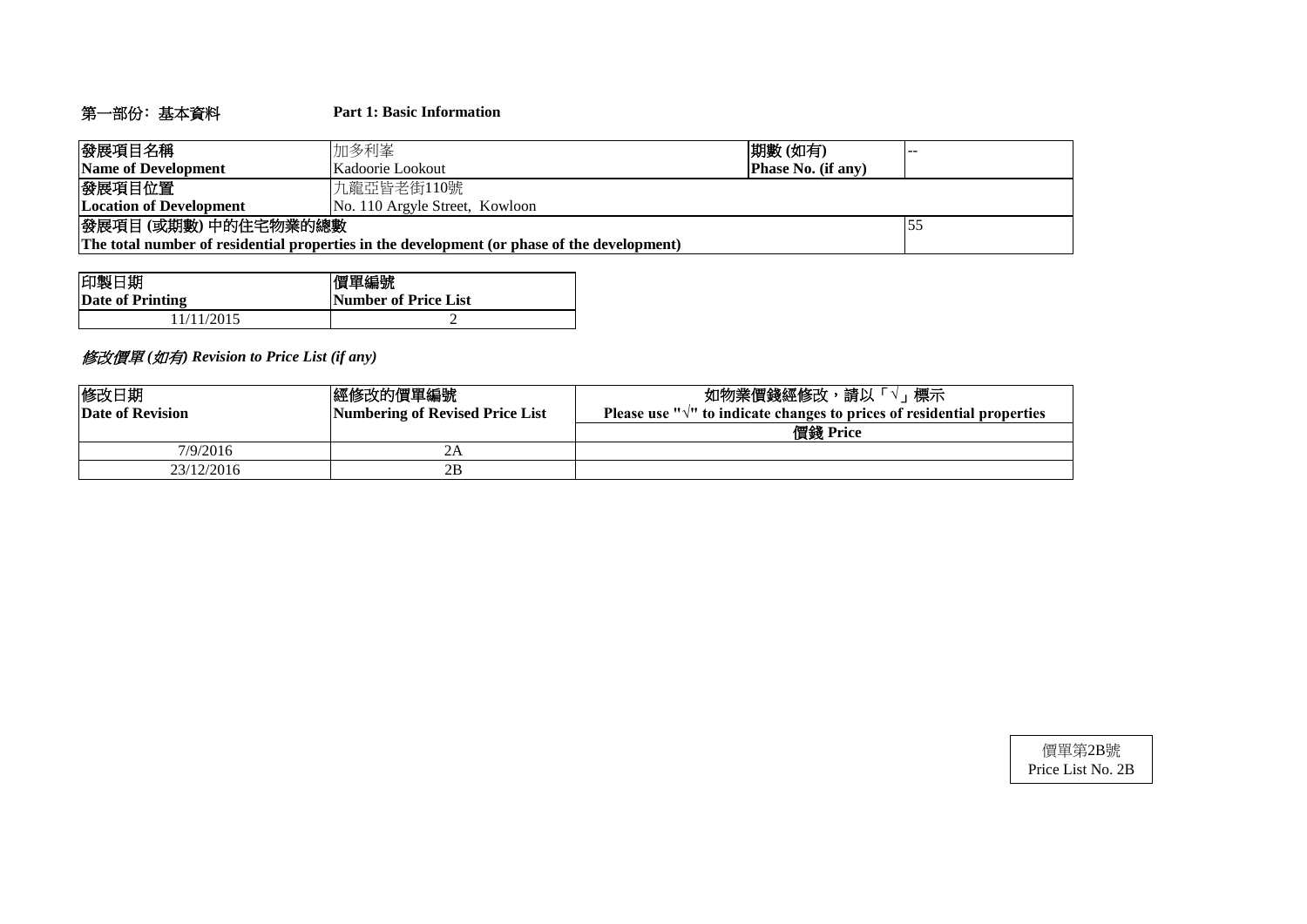# 第二部份﹕面積及售價資料 **Part 2: Information on Area and Price**

| 物業的描述<br><b>Description of</b><br><b>Residential</b><br><b>Property</b> |              | 實用面積<br>(包括露台,工作平台及陽台(如有)<br>平方米(平方呎)                                                       | 售價<br>(元)           | 實用面積<br>每平方米/呎售價<br>元,每平方米<br>(元,每平方/呎)     |                                    |                      |                                                  |                      | 平方米(平方呎)<br>sq. metre (sq.ft.) | 其他指明項目的面積(不計算入實用面積)<br>Area of other specified items (Not included in the Saleable Area) |                   |                  |                          |       |
|-------------------------------------------------------------------------|--------------|---------------------------------------------------------------------------------------------|---------------------|---------------------------------------------|------------------------------------|----------------------|--------------------------------------------------|----------------------|--------------------------------|------------------------------------------------------------------------------------------|-------------------|------------------|--------------------------|-------|
| 樓層                                                                      | 單位           | <b>Saleable Area</b><br>(including Balcony, Utility Platform and Verandah, if any)          | <b>Price</b><br>\$) | <b>Unit Rate of</b><br><b>Saleable Area</b> | 空調機房                               | 窗台                   | 閣樓                                               | 平台                   | 花園                             | 停車位                                                                                      | 天台                | 梯屋               | 前庭                       | 庭院    |
| Floor                                                                   | Unit         | sq. metre (sq. ft.)                                                                         |                     | \$ per sq. metre<br>$$$ per sq. ft.)        | Air-<br>conditioning<br>plant room | <b>Bay</b><br>window |                                                  | Cockloft   Flat roof | Garden                         | Parking<br>space                                                                         | Roof              | <b>Stairhood</b> | <b>Terrace</b>           | Yard  |
| 6                                                                       | $A^*$        | 81.469<br>(877)<br>0.000<br>露台 Balcony:<br>(0);<br>0.000<br>(0)<br>工作平台 Utility Platform:   | 21,165,000          | 259,792<br>(24, 133)                        | $-$                                | 1.941<br>(21)        | $\sim$                                           | 45.352<br>(488)      | $ -$                           | $---$                                                                                    | $--$              | $--$             | $---$                    | $--$  |
| 6                                                                       | $B^*$        | 85.221<br>(917)<br>0.000<br>露台 Balcony:<br>(0);<br>(0)<br>工作平台 Utility Platform:<br>0.000   | 22,889,000          | 268,584<br>(24,961)                         | $-$                                | 2.563<br>(28)        | $--$                                             | 29.400<br>(316)      | $--$                           | $-$                                                                                      | $--$              | $---$            | $- -$                    | $---$ |
| 6                                                                       | $\mathsf{C}$ | (511)<br>47.476<br>0.000<br>露台 Balcony:<br>(0);<br>0.000<br>(0)<br>工作平台 Utility Platform:   | 11,328,000          | 238,605<br>(22, 168)                        | $---$                              | 2.450<br>(26)        | $--$                                             | 3.743<br>(40)        | $\overline{a}$                 | $--$                                                                                     | $---$             | $-$              | $-$                      | $--$  |
| $\overline{7}$                                                          | $A^*$        | 85.419<br>(919)<br>2.450<br>露台 Balcony:<br>(26);<br>1.500<br>工作平台 Utility Platform:<br>(16) | 19,038,000          | 222,878<br>(20, 716)                        | $-$                                | 1.941<br>(21)        | $--$                                             | $ -$                 | $\overline{a}$                 | $-$                                                                                      | $--$              | $- -$            | $-$                      | $---$ |
| $\overline{7}$                                                          | $B^*$        | 89.221<br>(960)<br>2.500<br>露台 Balcony:<br>(27);<br>1.500<br>工作平台 Utility Platform:<br>(16) | 20,038,000          | 224,588<br>(20, 873)                        | $\mathcal{L}(\mathcal{L})$         | 2.563<br>(28)        | $--$                                             | $--$                 | $\overline{a}$                 | $-$                                                                                      | $--$              | $---$            | $--$                     | $--$  |
| 10                                                                      | $A^*$        | (919)<br>85.419<br>2.450<br>露台 Balcony:<br>(26);<br>工作平台 Utility Platform:<br>1.500<br>(16) | 19,708,000          | 230,722<br>(21, 445)                        | $---$                              | 1.941<br>(21)        | $\overline{\phantom{a}}$                         | $\qquad \qquad -$    | $\overline{\phantom{a}}$       | $--$                                                                                     | $\qquad \qquad -$ | $--$             | $-$                      | $--$  |
| 10                                                                      | $B^*$        | (960)<br>89.221<br>2.500<br>(27);<br>露台 Balcony:<br>工作平台 Utility Platform:<br>1.500<br>(16) | 20,699,000          | 231,997<br>(21,561)                         | $\mathcal{L} = \mathcal{L}$        | 2.563<br>(28)        | $\hspace{0.1em} -\hspace{0.1em} -\hspace{0.1em}$ | $--$                 | $-$                            | $--$                                                                                     | $\qquad \qquad -$ | $--$             | $--$                     | $---$ |
| 15                                                                      | $B^*$        | 89.221<br>(960)<br>2.500<br>露台 Balcony:<br>(27);<br>工作平台 Utility Platform:<br>1.500<br>(16) | 22,355,000          | 250,558<br>(23, 286)                        | $\mathcal{L} = \mathcal{L}$        | 2.563<br>(28)        | $\overline{\phantom{a}}$                         | $--$                 | $--$                           | $--$                                                                                     | $--$              | $--$             | $\overline{\phantom{a}}$ | $--$  |
| 22                                                                      | $A^*$        | 85.419<br>(919)<br>露台 Balcony:<br>2.450<br>(26);<br>工作平台 Utility Platform:<br>1.500<br>(16) | 23,112,000          | 270,572<br>(25, 149)                        | $\mathcal{L}(\mathcal{L})$         | 1.941<br>(21)        | $\mathcal{L}_{\mathcal{F}}$                      | $--$                 | $--$                           | $--$                                                                                     | $--$              | $--$             | $--$                     | $--$  |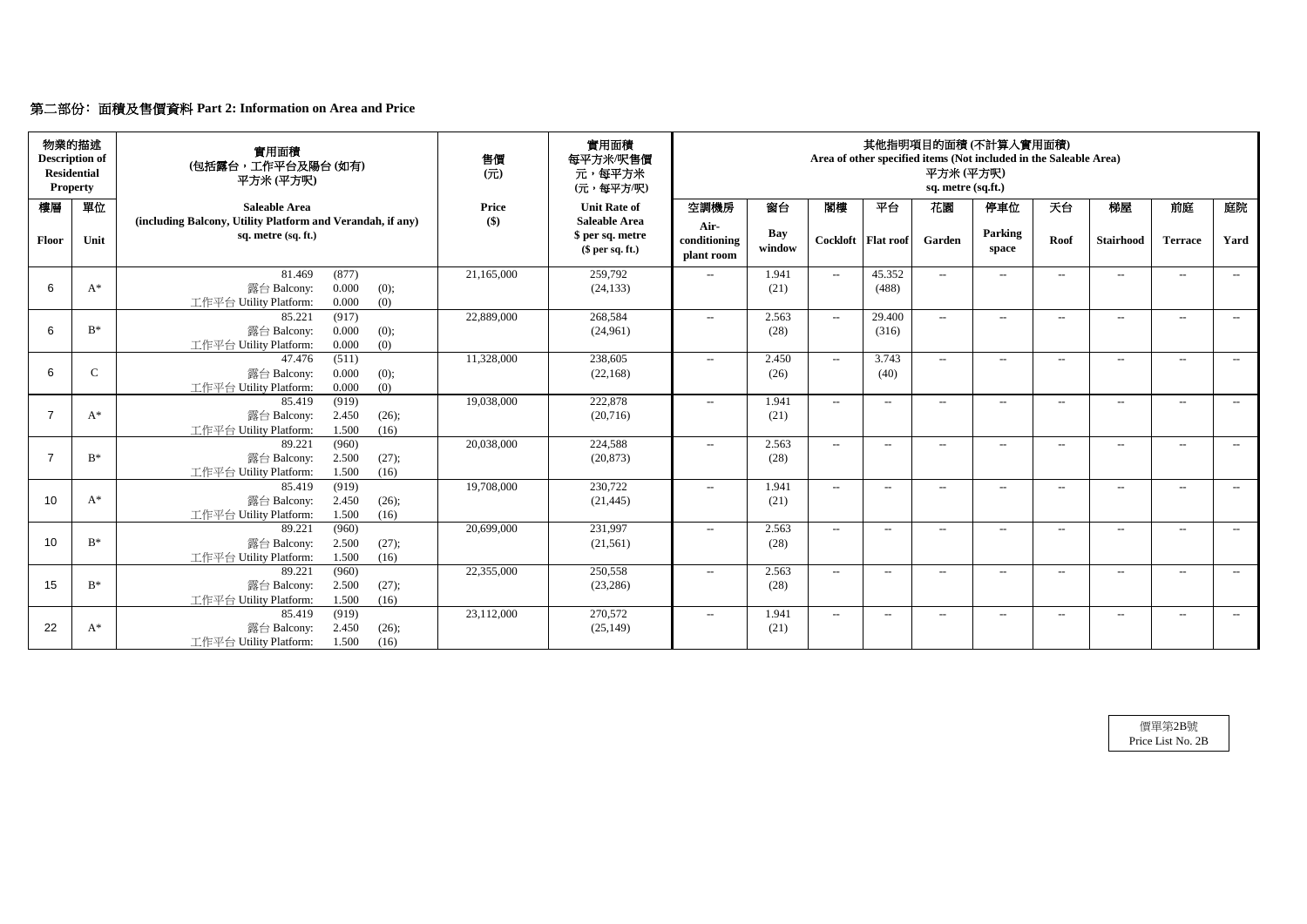|       | 物業的描述<br><b>Description of</b><br><b>Residential</b><br><b>Property</b> | 實用面積<br>(包括露台,工作平台及陽台(如有)<br>平方米 (平方呎)                                                      | 售價<br>$($ $\overrightarrow{\pi}$ $)$ | 實用面積<br>每平方米/呎售價<br>元,每平方米<br>(元,每平方/呎)     |                                    |               |      |                      | 平方米 (平方呎)<br>sq. metre (sq.ft.) | 其他指明項目的面積(不計算入實用面積)<br>Area of other specified items (Not included in the Saleable Area) |       |                  |                |      |
|-------|-------------------------------------------------------------------------|---------------------------------------------------------------------------------------------|--------------------------------------|---------------------------------------------|------------------------------------|---------------|------|----------------------|---------------------------------|------------------------------------------------------------------------------------------|-------|------------------|----------------|------|
| 樓層    | 單位                                                                      | <b>Saleable Area</b><br>(including Balcony, Utility Platform and Verandah, if any)          | <b>Price</b><br>\$)                  | <b>Unit Rate of</b><br><b>Saleable Area</b> | 空調機房                               | 窗台            | 閣樓   | 平台                   | 花園                              | 停車位                                                                                      | 天台    | 梯屋               | 前庭             | 庭院   |
| Floor | Unit                                                                    | sq. metre (sq. ft.)                                                                         |                                      | \$ per sq. metre<br>$$$ per sq. ft.)        | Air-<br>conditioning<br>plant room | Bay<br>window |      | Cockloft   Flat roof | Garden                          | Parking<br>space                                                                         | Roof  | <b>Stairhood</b> | <b>Terrace</b> | Yard |
| 22    | $B^*$                                                                   | 89.221<br>(960)<br>2.500<br>露台 Balcony:<br>(27);                                            | 23,678,000                           | 265,386<br>(24, 665)                        | $--$                               | 2.563<br>(28) | $--$ | $--$                 | $-$                             | $- -$                                                                                    | $--$  | $--$             | $-$            | $--$ |
|       |                                                                         | 工作平台 Utility Platform:<br>1.500<br>(16)                                                     |                                      |                                             |                                    |               |      |                      |                                 |                                                                                          |       |                  |                |      |
| 23    | $A^*$                                                                   | (919)<br>85.419<br>2.450<br>露台 Balcony:<br>(26);<br>工作平台 Utility Platform:<br>1.500<br>(16) | 23,318,000                           | 272,984<br>(25,373)                         | $--$                               | 1.941<br>(21) | $--$ | $---$                | $--$                            | $--$                                                                                     | $-$   | $--$             | $-$            | $--$ |
| 23    | $B^*$                                                                   | (960)<br>89.221<br>2.500<br>露台 Balcony:<br>(27);<br>1.500<br>工作平台 Utility Platform:<br>(16) | 27,739,000                           | 310,902<br>(28, 895)                        | $--$                               | 2.563<br>(28) | $--$ | $--$                 | $--$                            | $- -$                                                                                    | $---$ | $---$            | $-$            | $--$ |
| 25    | $A^*$                                                                   | (919)<br>85.419<br>2.450<br>露台 Balcony:<br>(26);<br>工作平台 Utility Platform:<br>1.500<br>(16) | 23,705,000                           | 277,514<br>(25,794)                         | $---$                              | 1.941<br>(21) | $--$ | $- -$                | $-$                             | $- -$                                                                                    | $-$   | $--$             | $-$            | $--$ |
| 25    | $B^*$                                                                   | (960)<br>89.221<br>2.500<br>露台 Balcony:<br>(27);<br>1.500<br>工作平台 Utility Platform:<br>(16) | 24,218,000                           | 271,438<br>(25, 227)                        | $---$                              | 2.563<br>(28) | $--$ | $--$                 | $-$                             | $- -$                                                                                    | $--$  | $--$             | $--$           | $--$ |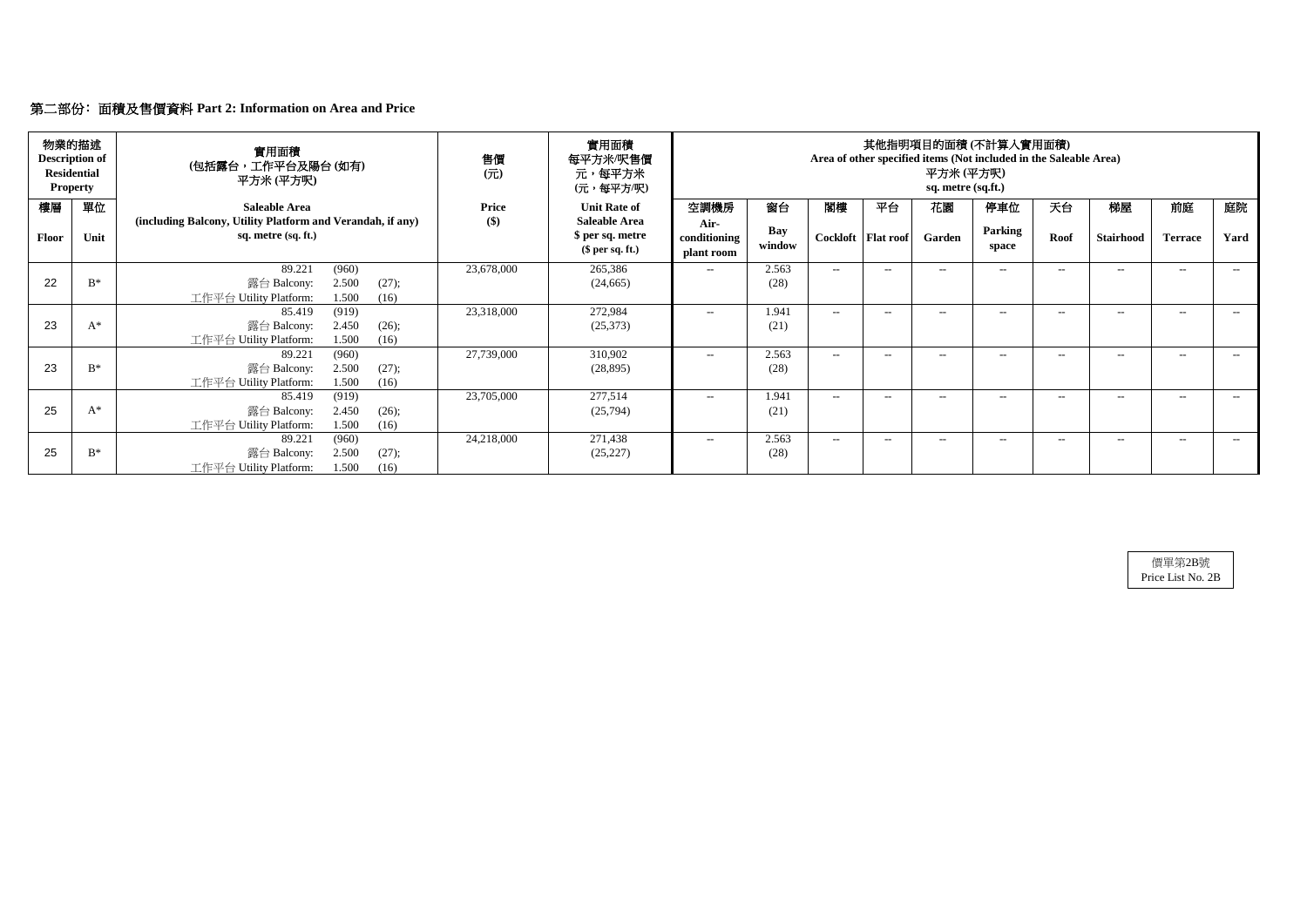#### 第三部份:其他資料 **Part 3: Other Information**

#### 第 53(2)條 / Section 53(2)

- (1) 準買家應參閱發展項目的售樓說明書,以了解該項目的資料。 Prospective purchasers are advised to refer to the sales brochure for the development for information on the development.
- (2) 根據《一手住宅物業銷售條例》第 52(1)條及第 53(2)及(3)條, - According to sections 52(1) and 53(2) and (3) of the Residential Properties (First-hand Sales) Ordinance, –

with the owner. A preliminary deposit of 5% of the purchase price is payable by a person to the owner on entering into a preliminary agreement for sale and purchase in respect of the specified residential property

#### 第 52(1)條 / Section 52(1)

在某人就指明住宅物業與擁有人訂立臨時買賣合約時,該人須向擁有人支付售價的 5%的臨時訂金。

不得就該人沒有簽立買賣合約而針對該人提出進一步申索。 如某人於某日期訂立臨時買賣合約,但沒有於該日期後的 5 個工作日内,就有關住宅物業簽立買賣合約,則 – (i) 該臨時合約即告終止;(ii) 有關的臨時訂金即予沒收;及 (iii) 擁有人

如某人於某日期訂立臨時買賣合約,並於該日期後的 5 個工作日內,就有關住宅物業簽立買賣合約,則擁有人必須在該日期後的 8 個工作日内,簽立該買賣合約。 If a person executes an agreement for sale and purchase in respect of the residential property within 5 working days after the date on which the person enters into the preliminary agreement for sale and purchase, the owner must execute the agreement for sale and purchase within 8 working days after that date.

#### 第 53(3)條 / Section 53(3)

- (3) 實用面積及屬該住宅物業其他指明項目的面積是按《一手住宅物業銷售條例》第 8 條及附表二第 2 部計算得出的。 The saleable area and area of other specified items of the residential property are calculated in accordance with section 8 and Part 2 of Schedule 2 to the Residential Properties (First-hand Sales) Ordinance.
- (4)(i) 註:於本第4節內,「售價」指本價單第二部份表中所列之價錢,而「成交金額」指臨時買賣合約及買賣合約所載之價錢(即售價經計算適用支付條款及折扣後之價錢),因應不 同支付條款及/或折扣按售價計算得出之價目,四捨五入取最近的千位數作為成交金額。

for the failure. agreement for sale and purchase- (i) the preliminary agreement is terminated; (ii) the preliminary deposit is forfeited; and (iii) the owner does not have any further claim against the person If a person does not execute an agreement for sale and purchase in respect of the residential property within 5 working days after the date on which the person enters into the preliminary

the relevant terms of payment and/or applicable discounts on the Price will be rounded to the nearest thousand to determine the Transaction Price. and purchase and the agreement for sale and purchase, i.e. the purchase price after applying the relevant terms of payment and applicable discounts on the Price. The price obtained after applying Note: In this section 4, "Price" means the price set out in the schedule in Part 2 of this price list, and "Transaction Price" means the purchase price set out in the preliminary agreement for sale

支付條款 Terms of payment

以銀行本票或支票繳付。所有本票或支票必須以香港持牌銀行所發出,抬頭必須為賣方律師行"孖士打律師行"。 買方於簽署臨時買賣合約時須繳付相等於售價5%作為臨時訂金,其中港幣\$300,000.00(如選購C單位)或港幣\$600,000.00(如選購A單位或B單位)須以銀行本票繳付,餘款將

shall be issued by a licensed bank in Hong Kong, and shall be made payable to the vendor's solicitors "MAYER BROWN JSM". HK\$600,000.00 (for Unit A or Unit B) shall be paid by a cashier order and the remaining portion of the preliminary deposit can be paid by cashier order or cheque. All cashier orders or cheques Purchasers shall pay the preliminary deposit equivalent to 5% of purchase price upon signing of the preliminary agreement for sale and purchase, of which HK\$300,000.00 (for Unit C) or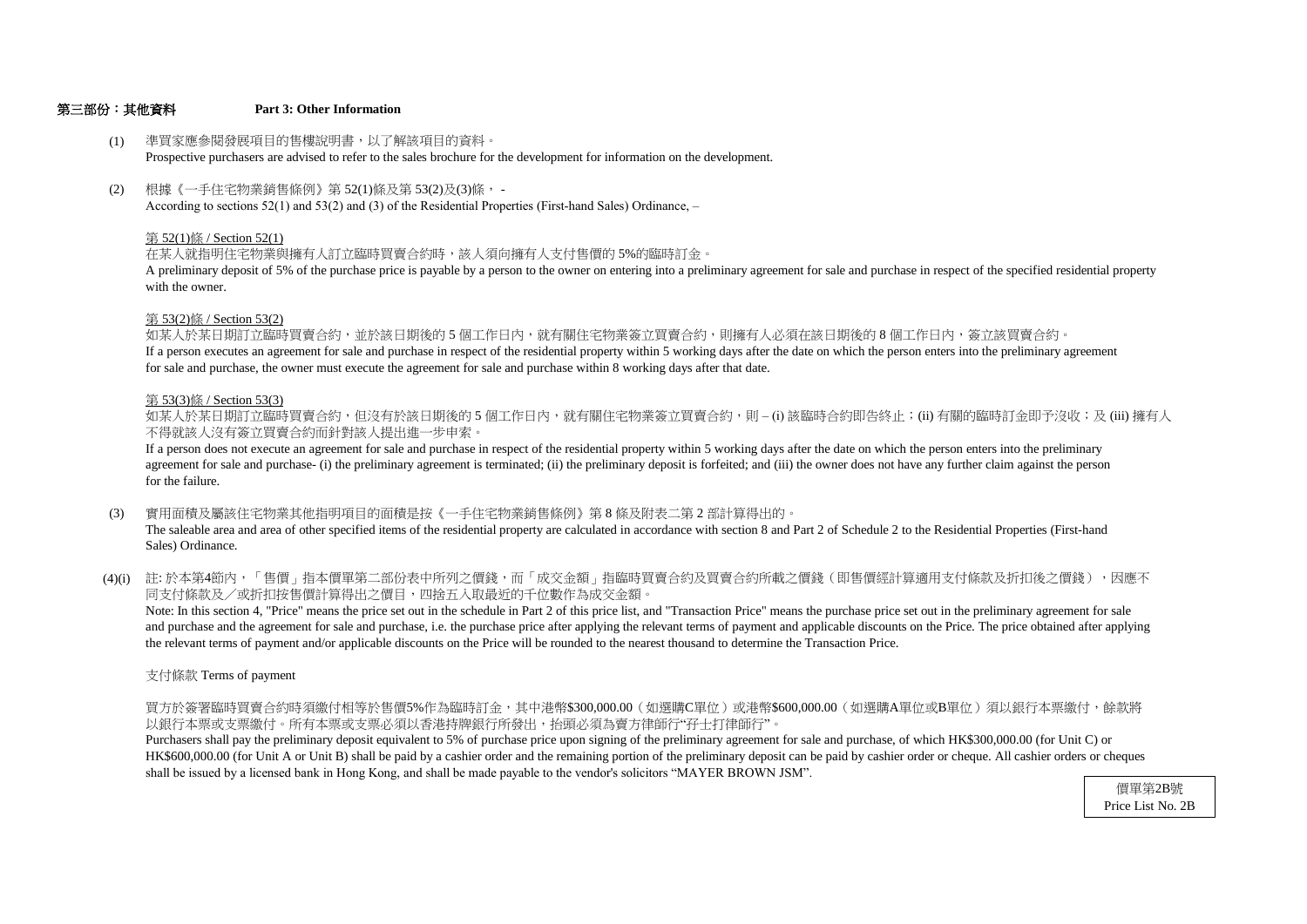### **(a) 90**天付款計劃 **–** 照售價減**3%**

**90-day Payment Plan - 3% discount from the Price**

2) 成交金額 5%( 加付訂金)於買方簽署買賣合約時繳付。 5% of the Transaction Price being Further Deposit shall be paid upon signing of the agreement for sale and purchase.

3) 成交金額 5% (加付訂金)於買方簽署買賣合約後30天內繳付。

5% of the Transaction Price being Further Deposit shall be paid within 30 days after signing of the agreement for sale and purchase.

1)成交金額5%(臨時訂金)於買方簽署臨時買賣合約時繳付,買方須於簽署臨時買賣合約的日期後5個工作日內簽署買賣合約。 5% of the Transaction Price being the Preliminary Deposit shall be paid upon signing of the preliminary agreement for sale and purchase. The agreement for sale and purchase must be signed by the Purchaser within 5 working days thereafter.

4) 成交金額 85%於買方簽署臨時買賣合約後90天內繳付。 85% of the Transaction Price shall be paid within 90 days after the Purchaser signing the preliminary agreement for sale and purchase.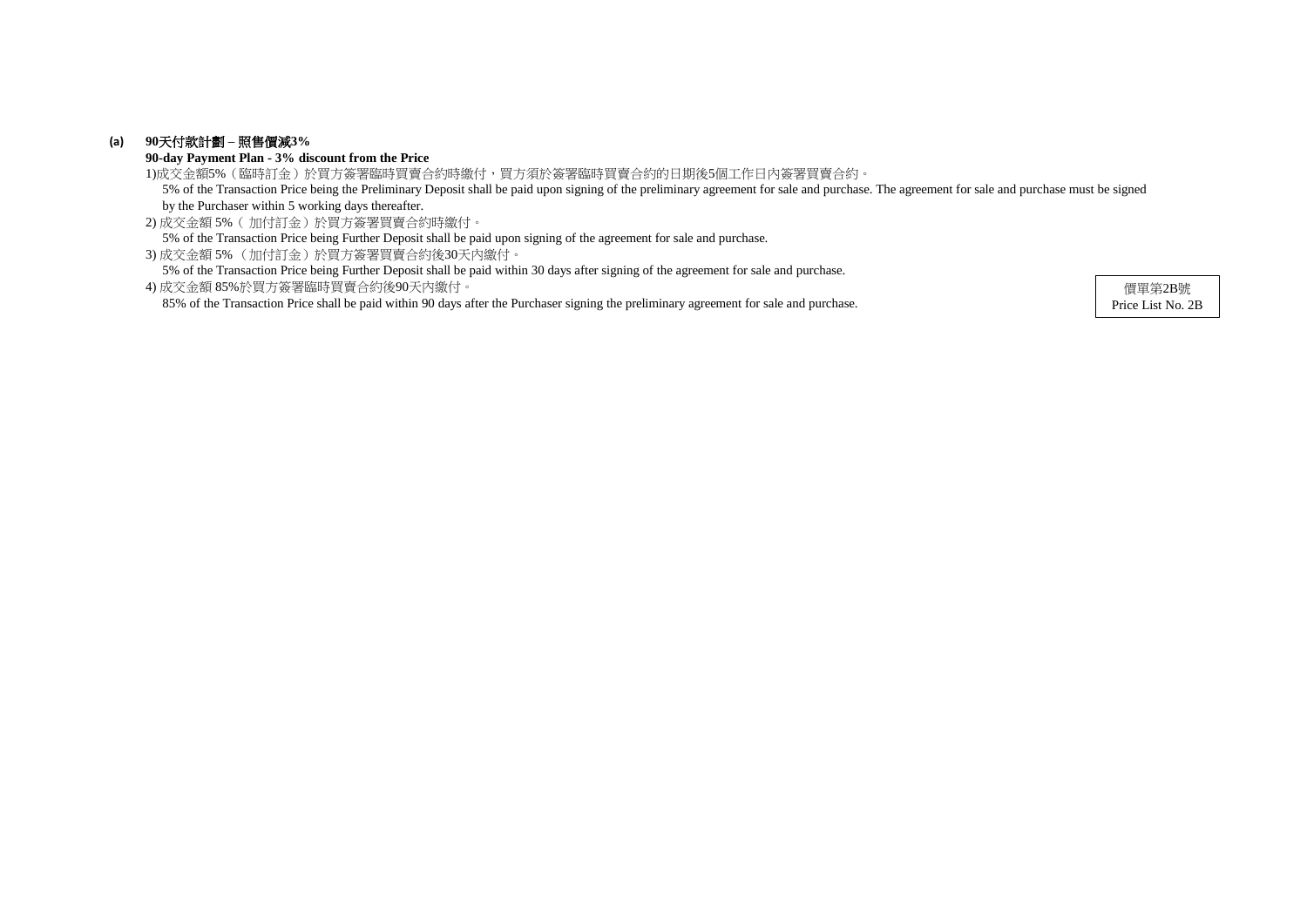### **(b)** 「升級備用按揭貸款」付款計劃 **-** 照售價

#### **Advanced Mortgage Plan - the Price**

(此優惠只適用於個人買家 This offer is only applicable to purchaser(s) who is individual)

1)成交金額5%(臨時訂金)於買方簽署臨時買賣合約時繳付,買方須於簽署臨時買賣合約的日期後5個工作日內簽署買賣合約。

- 2) 成交金額 5%( 加付訂金)於買方簽署買賣合約時繳付。
- 5% of the Transaction Price being Further Deposit shall be paid upon signing of the agreement for sale and purchase.
- 3) 成交金額 5% (加付訂金)於買方簽署買賣合約後30天內繳付。
- 5% of the Transaction Price being Further Deposit shall be paid within 30 days after signing of the agreement for sale and purchase.
- 4) 成交金額 85%於買方簽署臨時買賣合約後90天內繳付。

85% of the Transaction Price shall be paid within 90 days after the Purchaser signing the preliminary agreement for sale and purchase.

#### 買方可向「大鴻輝財務有限公司」或賣方相聯公司申按揭貸款以作購買有關住宅物業的融資,惟買方必需遵守下列按揭條款:

The Purchaser can apply for a mortgage loan from "Tai Hung Fai Finance Limited" or the Vendor's associated company for the purpose of financing the purchase of the relevant residential property subject to the following conditions of the mortgage:

1) 貸款額不高於樓價之85%,並以有關住宅物業的第一押記作為抵押。

Interest on the mortgage loan will be calculated at 2.75% below the Hong Kong Dollar Prime Rate (P-2.75% p.a.) (currently P=5.25%) as quoted by Bank of East Asia ("the Hong Kong Dollar Prime Rate") from time to time for the first 36 months and thereafter at the Hong Kong Dollar Prime Rate (P% p.a.) and subject to fluctuation.

The loan amount shall not exceed 85% of the Transaction Price and shall be secured by a first legal charge over the relevant residential property.

All legal documents of the mortgage shall be prepared and handled by the solicitors designated by the Vendor or its associated company and all relevant legal costs and disbursements shall be borne by the Purchaser solely.

2) 貸款年期不可超過20年。

The maximum term of repayment of the mortgage loan shall not exceed 20 years.

3) 買方須於提款日起息供分期。

Purchaser(s) will have to pay monthly instalments and interest will be accrued starting from the day of drawdown.

4) 首36個月之按揭之利率按東亞銀行不時提供之港元最優惠利率(後稱"最優惠利率")減2.75%(P-2.75% p.a.)(現時P=5.25%)計算,其後全期按最優惠利率 (P% p.a.) 計算,利率浮動。

Purchaser(s) shall complete the purchase of the residential property and fully pay the Transaction Price of the residential property irrespective of whether the mortgage loan is granted or not.

5) 貸款額、年期及利率以「大鴻輝財務有限公司」或賣方相聯公司最終決定為準。

Mortgage loan, tenor and interest rate are subject to final determination of "Tai Hung Fai Finance Limited" or the Vendor's associated company.

6) 所有按揭之法律文件必須由賣方或其相聯公司指定之律師行辦理,買方須負責支付一切有關之律師費用及雜費。

7) 賣方保留批核按揭之權利。

The Vendor reserves the right to decide whether or not to approve the mortgage loan.

8) 按揭貸款受其他條款及細則約束。

The above offers are subject to final terms and conditions.

9) 不論有關的按揭貸款獲批與否,買方仍須完成購買該住宅物業及全數繳付該住宅物業的樓價。

 5% of the Transaction Price being the Preliminary Deposit shall be paid upon signing of the preliminary agreement for sale and purchase. The agreement for sale and purchase must be signed by the Purchaser within 5 working days thereafter.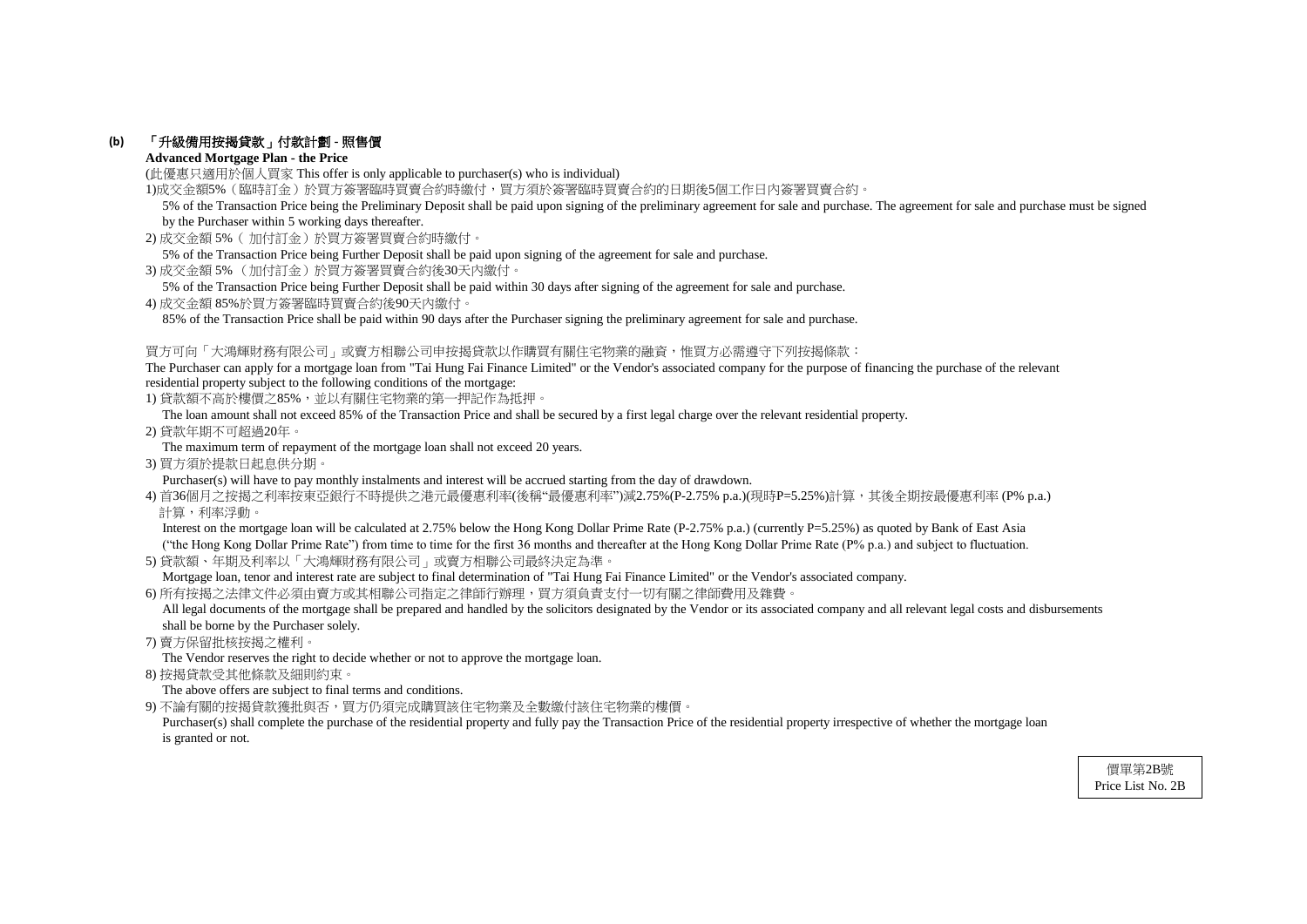- (4)(ii) 售價獲得折扣的基礎 Basis on which any discount on the Price is available
- (a) 請參閱4(i)(a)。 Please refer to  $4(i)(a)$ .
- (b) 「從價印花稅津貼」優惠 "Subsidy of Ad Valorem Stamp Duty" Benefit. 買家可獲額外4.25%售價折扣優惠作為「從價印花稅津貼」優惠。 An extra 4.25% discount from the Price would be offered to the purchasers as the "Subsidy of Ad Valorem Stamp Duty" Benefit.
- (4)(iii) 可就購買該項目中的指明住宅物業而連帶獲得的任何贈品、財務優惠或利益 Any gift, or any financial advantage or benefit, to be made available in connection with the purchase of a specified residential property in the development

如果買家購買有關住宅物業於此價單第二部份標上"\*"之單位,賣方首次發售發展項目住宅車位時將優先邀請所有該等買家按賣方公佈之售價認購一個住宅車位。買家需於賣方作 出認購邀請時賣方所訂時限決定是否購買住宅車位及簽署相關買賣合約,逾時作棄權論。此優惠視乎發展項目住宅車位供應而定,售完即止。將發展項目住宅車位要約出售與 否及何時出售,以及要約條款,概由賣方全權決定。詳情以相關交易文件條款作準。

以下贈品、財務優惠或利益由賣方提供及只適用於臨時買賣合約中列明之買方。 The following gift, financial advantage or benefit are offered by the Vendor and are applicable only to the Purchaser specified in the preliminary agreement for sale and purchase.

- (a) 請參閱4(i)(b)。 Please refer to 4(i)(b).
- (b) 住宅停車位優惠

Offer of Residential Parking Space:

When the Vendor first launches the sale of the Residential Carparking Spaces in the Development, purchasers of those residential properties marked with a "\*" in Part 2 of this price list will be invited to apply for the purchase of one such Residential Carparking Space (on such price as the Vendor prescribes) before the Residential Carparking Spaces in the Development are made available for purchase by other persons. Each such purchaser must decide whether to purchase one such Residential Carparking Space and must enter into a relevant agreement for sale and purchase within the period as prescribed by the Vendor when the Vendor makes the invitation, failing which that purchaser will be deemed to have given up the benefit. This benefit is subject to the availability of the Residential Carparking Spaces in the Development. The decision as to whether and when to make offer to sell any Residential Carparking Spaces and the terms of such offer are subject to the absolute discretion of the Vendor. This benefit is subject to the terms and conditions of the relevant transaction documents.

#### (c) 送贈裝修優惠

Free Decoration Offer

購買本發展項目的23樓B單位之買方,可免費獲贈該住宅物業現有之裝修、傢俱和物件(『現有裝修』)。賣方或其代表不會就現有裝修作出任何保證、保養或 陳述,更不會就其將來狀況作出任何保證、保養或陳述。於成交日該住宅物業將連同現有裝修以『現狀』、『屆時之現狀』及『所在位置』交予買方。買方應於購買該 住宅物業前先安排其委任之專家及專業人員全面檢查現有裝修。任何情況下,買方不得就現有裝修提出任何異議或質詢

The Purchaser of Unit B on 23/F of the Development will be provided with the existing decoration, furniture and chattels at the residential property ("existing decoration") free of charge. No warranty, maintenance or representation whatsoever is given by the Vendor or any person on behalf of the Vendor in any respect regarding the existing decoration. In particular, no warranty, maintenance or representation whatsoever is given as to the condition of the existing decoration in future. The residential property together with the existing decoration will be delivered to the Purchaser upon completion on as "as-is", "the then as-is" and "where-is" condition. The Purchaser should arrange his/its own experts and professionals to fully check and inspect the existing decoration before purchasing the residential property. In any event, no objection or requisitions whatsoever shall be raised by the Purchaser in respect of the existing decoration.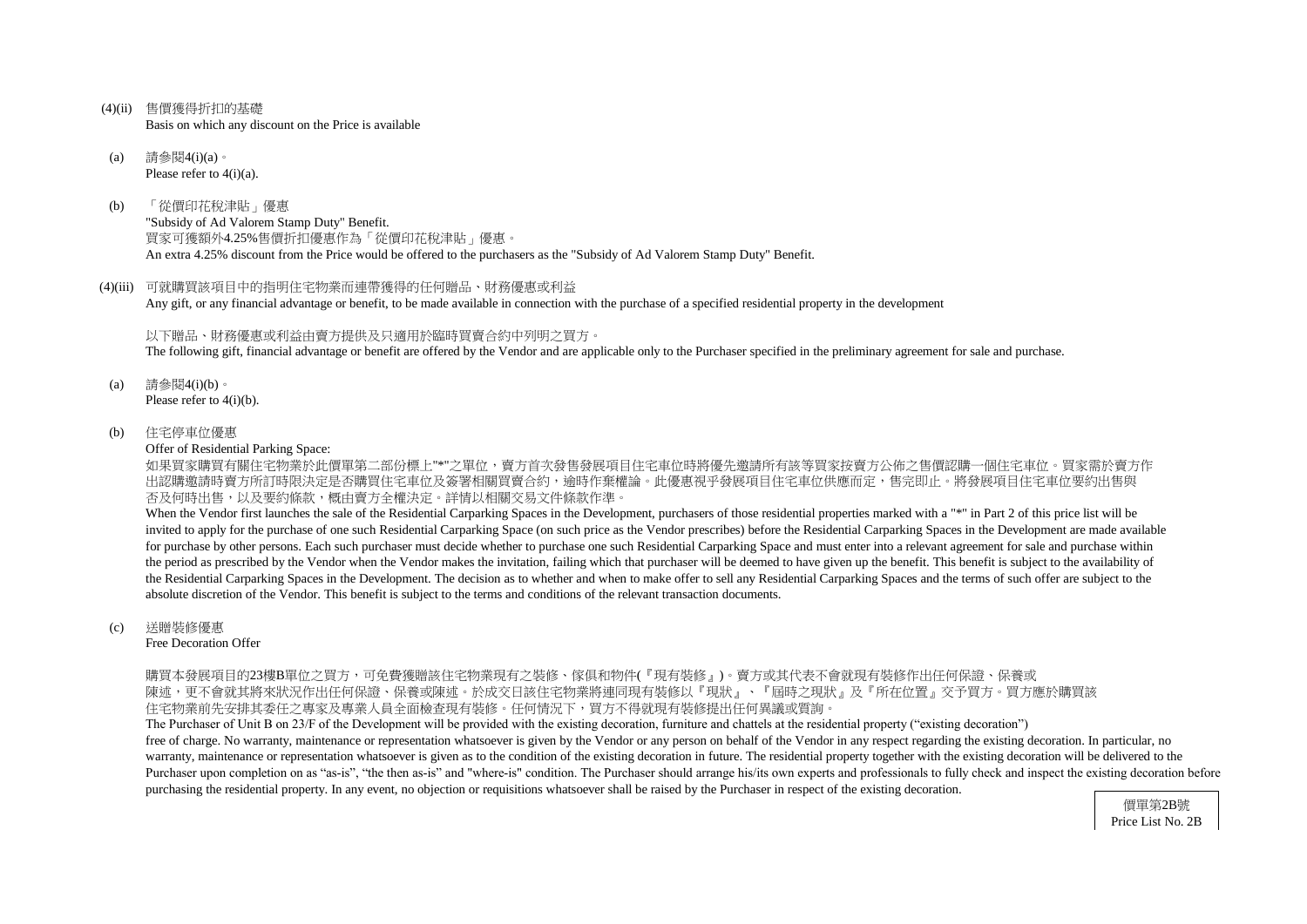#### (d) 為於B2層商舖優惠

#### Offer of Shop on B2/F

is as follows: Purchasers will be invited to apply for the purchase of one Shop on B2/F, the priority of purchase will be according to the sequence of specified unit sold in this Price List. The Price of each such Shop

買家可按於本價單售出的指明住宅單位先後次序揀選及購買本項目為於B2層商舖一個,商舖售價如下:

買家需於賣方作出認購邀請時賣方所訂時限決定是否購買商舖及簽署相關買賣合約,逾時作棄權論。此優惠視乎發展項目商舖供應而定,售完即止。將發展項目的商舖要約出售 與否及何時出售,以及要約條款,概由賣方全權決定。詳情以相關交易文件條款作準。

Each such purchaser must decide whether to purchase one such Shop and must enter into a relevant agreement for sale and purchase within the period as prescribed the Vendor when the Vendor makes the invitation, failing which that purchaser will be deemed to have given up the benefit. This benefit is subject to the availability of the Shops in the Development. The decision as to whether and when to make offer to sell any Shops and the terms of such offer are subject to the absolute discretion of the Vendor. This benefit is subject to the terms and conditions of the relevant transaction documents.

#### 1. 如買方選用賣方指定之代表律師作為買方之代表律師處理其買賣合約及轉讓契,賣方同意為買方支付買賣合約及轉讓契兩項法律文件之律師費用(不包括雜費,雜費須由 買方支付)。

2. 如買方選擇另聘代表律師為買方之代表律師處理其買賣合約及轉讓契,買賣雙方須各自負責其有關買賣合約及轉讓契兩項法律文件之律師費用及雜費。 If the Purchaser chooses to instruct his/her own solicitors to act for him/her in relation to the agreement for sale and purchase and the assignment, each of the Vendor and Purchaser shall pay his/her own solicitors' legal fees and disbursements in respect of the agreement for sale and purchase and the assignment.

#### (4)(iv) 誰人負責支付買賣該項目中的指明住宅物業的有關律師費及印花稅

Who is liable to pay the solicitors' fees and stamp duty in connection with the sale and purchase of a specified residential property in the development

| Floor          | Shop | Price       |  | Floor          | Shop | Price    |
|----------------|------|-------------|--|----------------|------|----------|
| 樓層             | 商舖   | 售價          |  | 樓層             | 商鋪   | 售價       |
| B <sub>2</sub> | 9    | HK\$338,000 |  |                | 27   | HK\$280, |
|                | 13   | HK\$338,000 |  | B <sub>2</sub> | 30   | HK\$280, |
|                | 15   | HK\$338,000 |  |                | 31   | HK\$280, |
|                | 23   | HK\$388,000 |  |                | 32   | HK\$280, |
|                | 25   | HK\$388,000 |  |                |      |          |
|                | 26   | HK\$280,000 |  |                |      |          |

| hop | Price       | Floor          | Shop | Price       |
|-----|-------------|----------------|------|-------------|
| 鋪铺  | 售價          | 樓層             | 商鋪   | 售價          |
| 9   | HK\$338,000 |                | 27   | HK\$280,000 |
| 13  | HK\$338,000 | B <sub>2</sub> | 30   | HK\$280,000 |
| 15  | HK\$338,000 |                | 31   | HK\$280,000 |
| 23  | HK\$388,000 |                | 32   | HK\$280,000 |

If the Purchaser appoints the Vendor's solicitors to act for him/her in relation to the agreement for sale and purchase and the assignment, the Vendor agrees to bear the Purchaser's legal cost of the agreement for sale and purchase and the assignment (excluding the disbursements which shall be paid by the Purchaser).

#### 3. 買方須支付一概有關臨時買賣合約、買賣合約及轉讓契之印花稅(包括但不限於任何買方提名書或轉售的印花稅、任何從價印花稅、額外印花稅、買家印花稅及任何與過期 繳付任何印花稅的有關罰款、利息及附加費用)。

All stamp duty on the preliminary agreement for sale and purchase, the agreement for sale and purchase and the assignment (including but not limited to any stamp duty on any nomination or sub-sale, any ad valorem stamp duty, special stamp duty, buyer's stamp duty and any penalty, interest and surcharge, etc. for late payment of any stamp duty) will be borne by the Purchaser.

價單第2B號